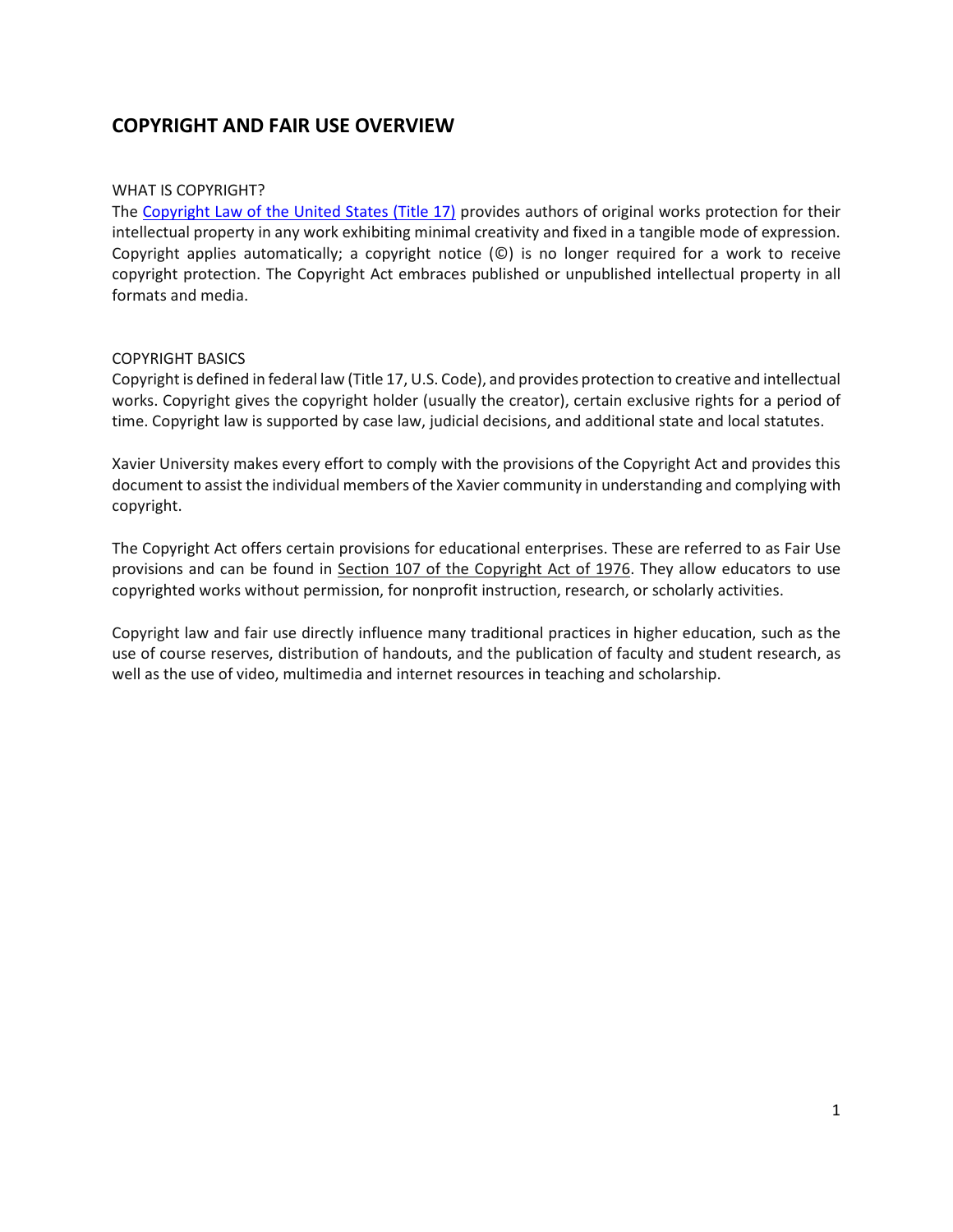### FAIR USE

## *Fair Use Summary chart*

| <b>Factor</b>                                                                                  | <b>Favoring Fair Use</b>                                                                                                                                                                                                                                                                       | <b>Opposing Fair Use</b>                                                                                                                                                                                                                                                                                                     |
|------------------------------------------------------------------------------------------------|------------------------------------------------------------------------------------------------------------------------------------------------------------------------------------------------------------------------------------------------------------------------------------------------|------------------------------------------------------------------------------------------------------------------------------------------------------------------------------------------------------------------------------------------------------------------------------------------------------------------------------|
| Purpose & character of the use                                                                 | -Nonprofit institution<br>-Education & teaching<br>-Research or scholarship<br>-Criticism or comment<br>-News reporting<br>-Transformative or productive<br>use<br>-Personal<br>-Parody                                                                                                        | -For-profit institution<br>-Commercial -<br>Entertainment<br>-Bad faith behavior is<br>involved<br>-Denying credit to the<br>original author                                                                                                                                                                                 |
| <b>Nature of the work</b>                                                                      | -Published<br>-Factual or non-fiction<br>-Use important to<br>instructional objectives                                                                                                                                                                                                         | -Unpublished<br>-Highly creative, imaginative<br>work (artwork, graphics, music,<br>novels, plays, commercial<br>movies)<br>-Fiction                                                                                                                                                                                         |
| Amount used & substantiality of<br>the portion used (portion used<br>in relation to the whole) | -Small quantity used<br>-Portion used is not central to<br>the work (not the "heart of the<br>work")<br>-Amount used is appropriate<br>for the educational purpose                                                                                                                             | -A large portion or the entire<br>work is used<br>-The portion used is central to<br>the work or it is the "heart of the<br>work"                                                                                                                                                                                            |
| <b>Effect of the use on the market</b>                                                         | -User owns a lawfully acquired<br>or purchased copy of the work<br>-One or a few copies are made<br>-Use has no significant effect on<br>the market or potential market of<br>the work<br>-There is no similar product<br>marketed by the copyright holder<br>-There is no licensing mechanism | -Use could replace the sale of<br>the work<br>-Use impairs the market or<br>potential market for the work<br>-There is a licensing<br>mechanism or affordable<br>permission available for the<br>work<br>-Numerous copies are made<br>-Work is made available via<br>the Internet<br>-There is repeated or long-<br>term use |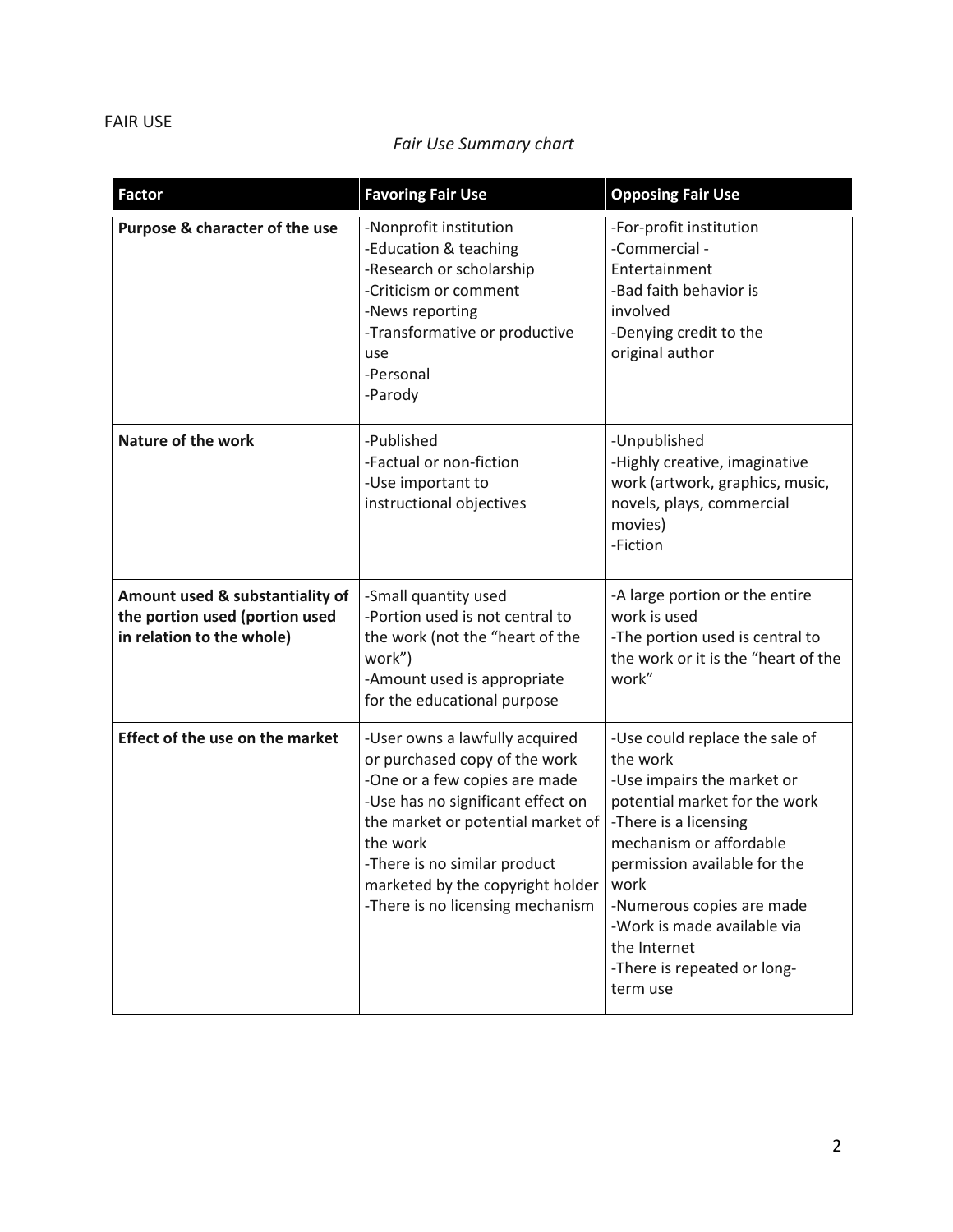*Definitions on Fair Use*

- *Brevity:* For fair use provisions to be applicable, in many cases only brief sections of a work should be used.
- *Spontaneity:* For fair use provisions to be applicable, in many cases the use must be "spontaneous."
- *Cumulative Effect:* For fair use provisions to be applicable, it is not permitted for an educator's use to create a negative cumulative effect on a copyright owner.

### *What can be used under Fair Use provisions?*

Interpretation of the doctrine of fair use rests with the user of copyrighted works. Standards of educational fair use are not definitively outlined in the law.

Given the caveat above, generally speaking, acceptable fair uses include the following:

- 1. Single copying for educators: A single copy may be made of any of the following by or for an educator at his or her individual request for his or her scholarly research or use in teaching or preparation to teach.
	- A chapter from a book;
	- An article from a periodical or newspaper;
	- A short story, short essay, or short poem, whether or not from a collective work; A chart, graph, diagram, drawing, cartoon, or picture from a book, periodical, or newspaper.
- 2. Multiple copies for classroom use: Multiple copies (not to exceed in any event one per student in a course) may be made by or for an educator giving the course for classroom use or discussion at a non-profit educational institution provided that:
	- The copying meets the definitions of brevity and spontaneity;
	- It meets the cumulative effect definition; and
	- Each copy includes a notice of copyright.
- 3. Coursepacks: A course pack is a compilation of various reproduced copyrighted works (e.g., articles from journals, chapters from textbooks, and various other readings) that an instructor assembles.

Court rulings have established the rule that you must obtain permission before reproducing copyrighted materials for an academic coursepack, whether print or electronic. Many campuses are now affiliated with established clearance services or are prepared to obtain clearance on behalf of instructors. Most publishers grant "clearances" for coursepacks--that is, for a fee, publishers give permission for their books or articles to be copied and distributed in educational contexts. Such clearances normally last for one semester or for one school term. After that, the instructor must seek clearance again.

- 4. Electronic & traditional reserves: Educators may place copyrighted works on reserve, or submit electronic documents for e-reserves provided that:
	- They meet the definitions of brevity and spontaneity;
	- They meet the cumulative effect definition;